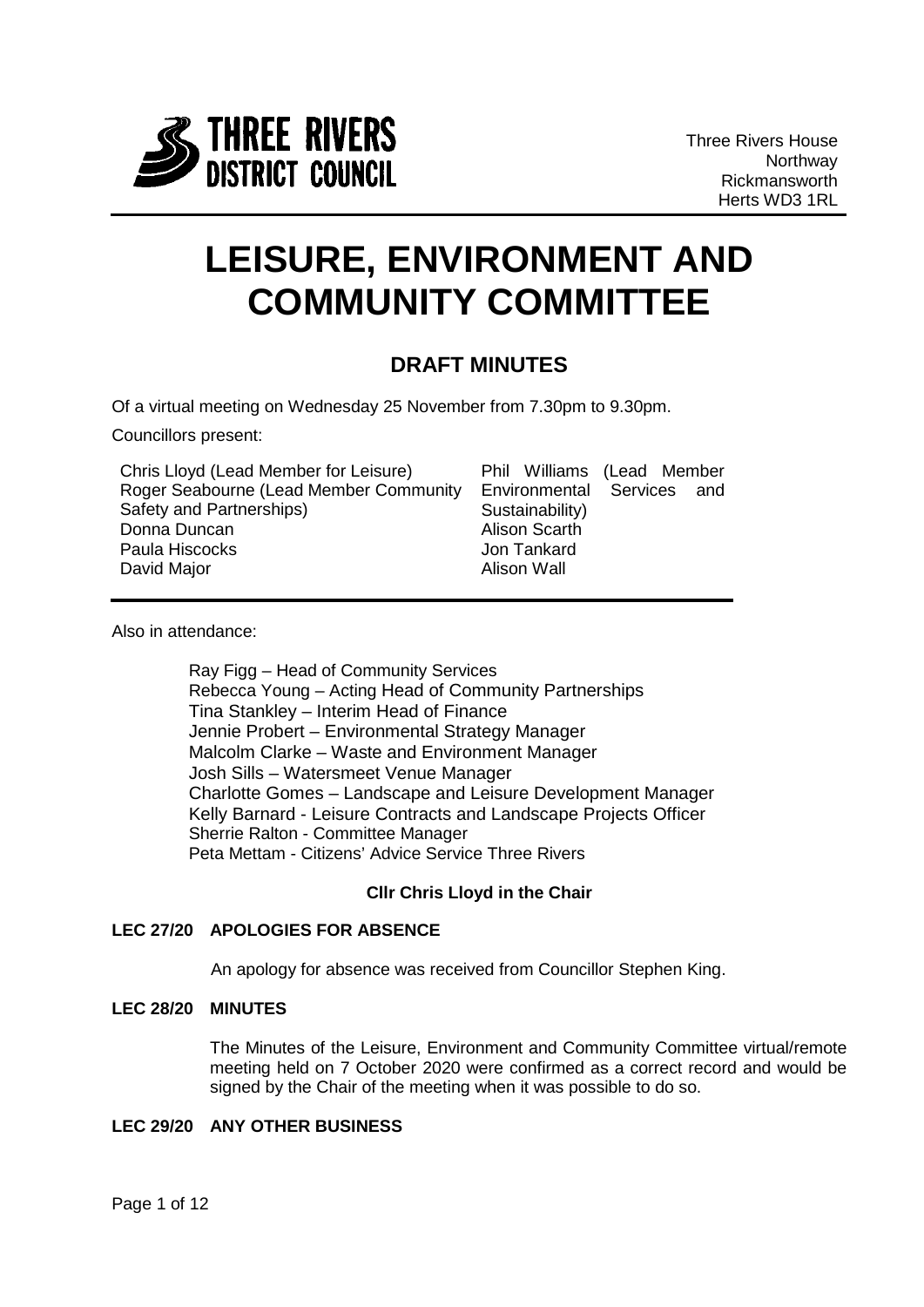The Chair of the meeting reported that the following item of business had been published 5 working days before the meeting but was of sufficient urgency for the following reasons:

Item 10 – Licensing Fees and Charges – to enable the recommendations on the Fees and Charges for 2021/22 to be included in the budget setting process.

#### **LEC 30/20 DECLARATION OF INTERESTS**

Councillor David Major declared a non-prejudicial interest in agenda item 5 being a member of the citizen advice service in Three Rivers but would stay and take part in the debate on the item.

# **LEC 31/20 CITIZENS' ADVICE SERVICE IN THREE RIVERS ANNUAL REPORT 2019/20**

The Director of the Citizen Advice Service provided a presentation to the Committee highlighting the performance and achievements for the last financial year 2019/20.

Over the last year the number of clients had increased to over 7,803 with the number of issues being dealt increasing to over 18,000. The Director wished to congratulate the previous Director, Marion Seneschall on the excellent service Marion had provided over the last 15 years.

63% of the service was seen under the general service, 15% was for debt advice and 14% for specialist advice on sickness and disability benefits with 8% of the advice given in relation to relationships and families. The pandemic did affect the service in the final quarter and they did see quite a significant drop in clients who came to see them for face to face meetings. On the previous year the number of clients coming to see them face to face was 46%, whereas this year it had dropped to 30% and felt that Covid had an effect on this.

The team had moved to remote working due to Covid in March but had still been able to help clients. In the last year they had been able to raise around £1.2 million in additional income for the residents of Three Rivers and help write off £438,000 worth of debt. This did benefit the local community and did represent a total local return of 635% on the core grant from the Council. Their success rate at disability and sickness tribunals continued at 96%. They still had a 100% rate of helping clients with social rent arrears with their housing.

The top 5 issues had changed since last year and they were generally seeing more clients with debt issues. On the benefit issues last year, initial claims for Universal Credit was the second highest benefit issue whereas the previous year they were at the bottom. They had needed to deal with lots of changes to legislation that had arisen due to Covid-19.

The main stay of the service was their volunteers who over the last year had provided over 32,000 donated hours which represented a saving of £544,000 which they would have to pay if they did not have volunteers. They had also been able to maintain the same level of volunteers.

Covid had an impact on costs this year, due to working from home and staff being provided with laptops, etc. but had been able to organise this by the end of March for all staff and volunteers. Staff were able to come back to the office in June and vulnerable clients were seen face to face from October. They had to provide screens, PPE, sanitiser and masks but had been able to take advantage of grants for funding provided due to Covid receiving about £88k. Some staff and volunteers had left the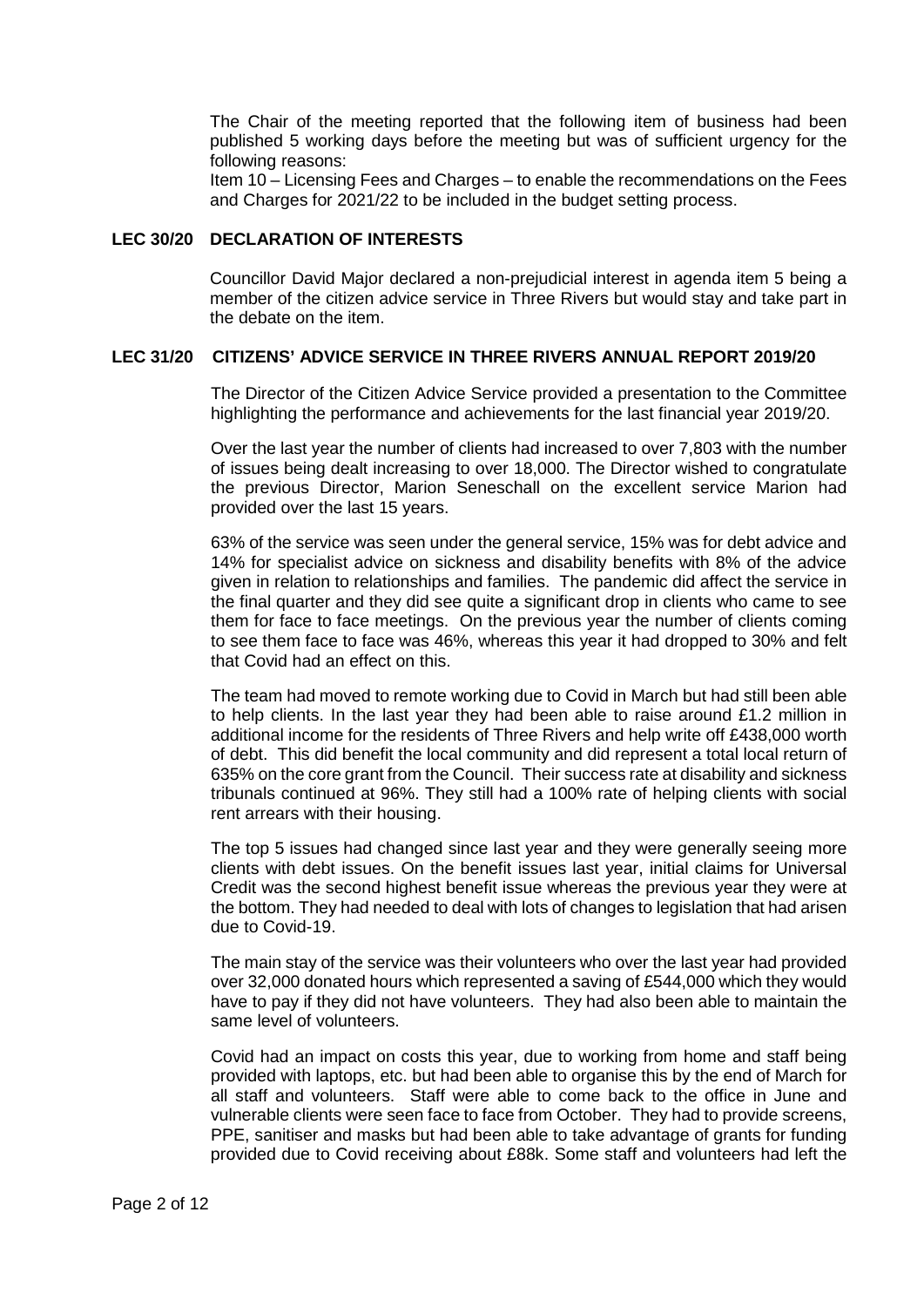service due to the pandemic but they had been replaced and recruited more volunteers.

A Member said they were thankful the service was continuing to be provided for the residents of Three Rivers during this difficult time. The Member asked what were the main problems they had found due to Covid?

The Director said that they were finding that employment was featuring high along with furlough. Debt was increasing now because a lot of enforcement and bailiff action along with possessions had been suspended. The main issues had been around Universal Credit claims to our helpline as some people are claiming for the first time ever and there were a lot of new calls as people have needed help with this. That had been a big change to the service, with people being seen for the first time. There had also been a huge rise in relationship problems and domestic violence and had specialist family Law case workers to provide advice and support.

The AGM would be held on 16 December 2020 and details would be circulated to all Councillors.

#### RESOLVED:

That the presentation be noted.

#### **LEC 32/20 MOTIONS UNDER PROCEDURE RULE 11**

At the Council meeting on 20 October 2020 it was agreed that the following motion would be referred to this committee. .

Councillor Paula Hiscocks lost connection to the meeting but was able to re-join after a minute.

In accordance with the Council's Committee virtual meeting protocol which sits alongside the Council Procedure Rules a member of the public spoke in support of the motion.

Councillor Paula Hiscocks moved the following motion, seconded by Councillor Alison Wall

This Council believes that, as we are extremely fortunate to have three chalk stream rivers, The Chess, Gade and Colne running through our area, we should work with Thames Water, as far as possible within existing resources, to properly serve our residents and protect the environment. Also that we ensure whenever relevant in the planning process that all the Water Companies are consulted.

Councillor Phil Williams advised that there were plans in place to set up a Water Partnership to discuss these issues. There were two chalk streams and the River Colne.

Both the proposer and seconder were happy to accept the amendment.

On being put to the Committee the motion was declared CARRIED by the Chair the voting being by general assent.

RESOLVED: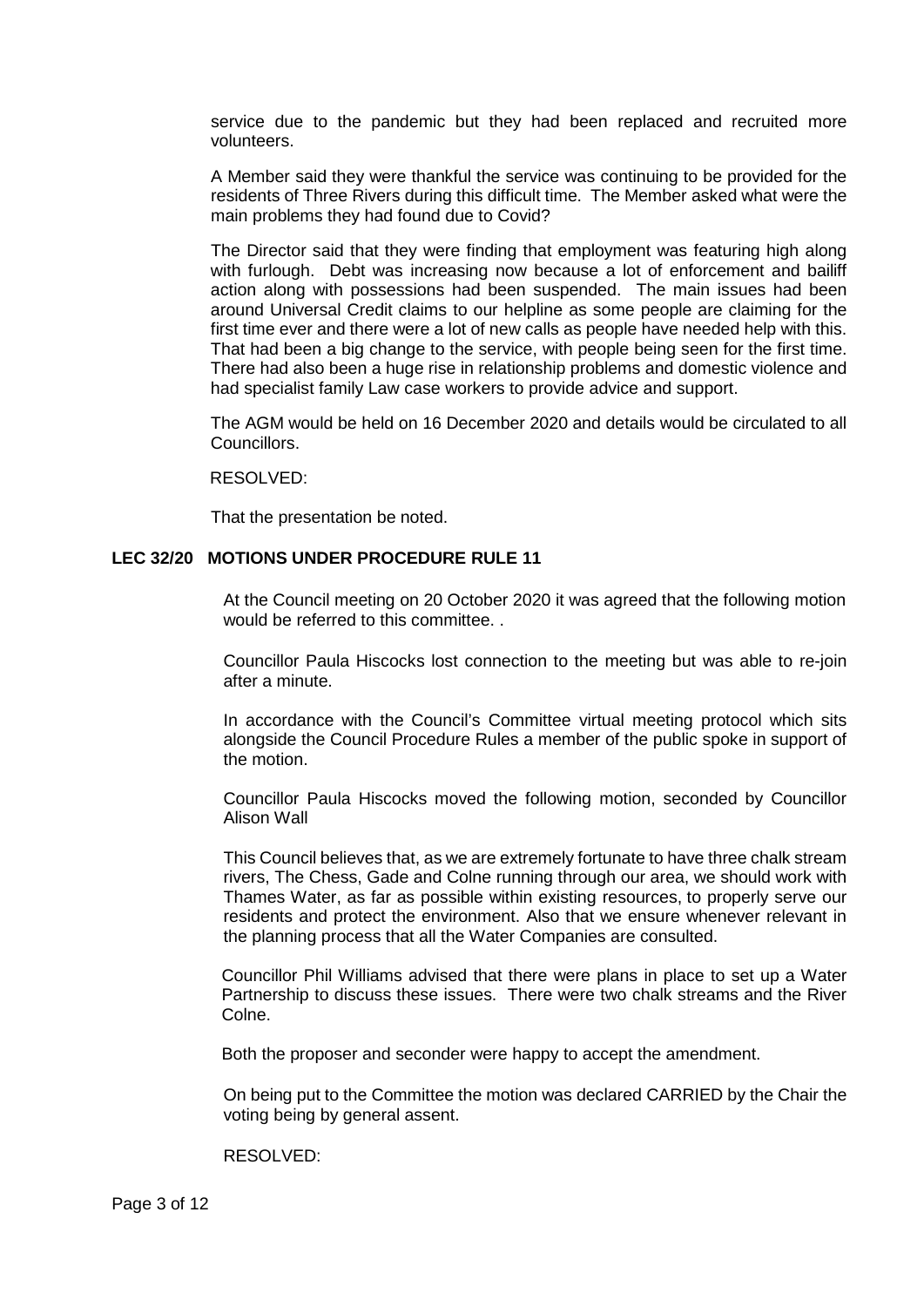This Council believes that, as we are extremely fortunate to have two chalk streams and the River Colne running through our area, we should work with Thames Water, as far as possible within existing resources, to properly serve our residents and protect the environment. Also that we ensure whenever relevant in the planning process that all the Water Companies are consulted.

#### **LEC 32/20 BUDGET MONITORING**

The report covered the Committees' financial position over the medium term (2020 – 2023) as at Period 6 (end of September).

The Period 6 comprehensive Budget Management report had already been presented to the Policy & Resources Committee at its meeting on 2 November 2020 which sought approval to a change in the Council's 2020 - 2023 medium-term financial plan.

The Interim Head of Finance advised that £171,000 over spend was documented on the report.

Income had been impacted severely, Watersmeet Pantomime and other shows had been cancelled but there was now a grant from the Arts council of £175,000 which would be used to introduce a shortened programme at Watersmeet before the end of the financial year.

Due to the way in which the Alternative Financial Model (AFM) works there was projected to be a substantial loss of income to Environmental Protection this year.

Members raised the following points:

There were concerns that the price of nappy sacks was being raised by 25% at a difficult time for many people.

Was the £1,400 for the Ski Club generator at the Aquadrome a one off payment? Why was the Council paying for this as it was a private club who charge for their service? The Head of Community Services advised that there was an expired lease agreement between TRDC and the Ski Club. The generator powered both the public toilets and the adjoining ski club and Property Team were looking at the installation of an electric cable between the public toilets at the Aquadrome and the ski club.

Could part of the Culture Recovery Fund be used against the Watersmeet loss of £51,400 income?

The Watersmeet Venue Manager advised that the grant was restricted in use from 1 October 2020 to 31 March 2021 so a portion would be used to offset fixed costs for the current period but could not be used retrospectively for the first part of the year April- September 2020.

Under Community Safety, an explanation was requested as to why the £30k Legal Budget had transferred to Community Safety and not into general funds? The Acting Head of Community Partnerships advised that this had been agreed as an additional budget to the anti-social behaviour caseload due to Court needs and Legal Advice requirements, so they would have control over the amount spent. The Lead Member for Community Safety and Partnerships added that it could be put into the legal budget but seemed more logical to be allocated to them. They were matching the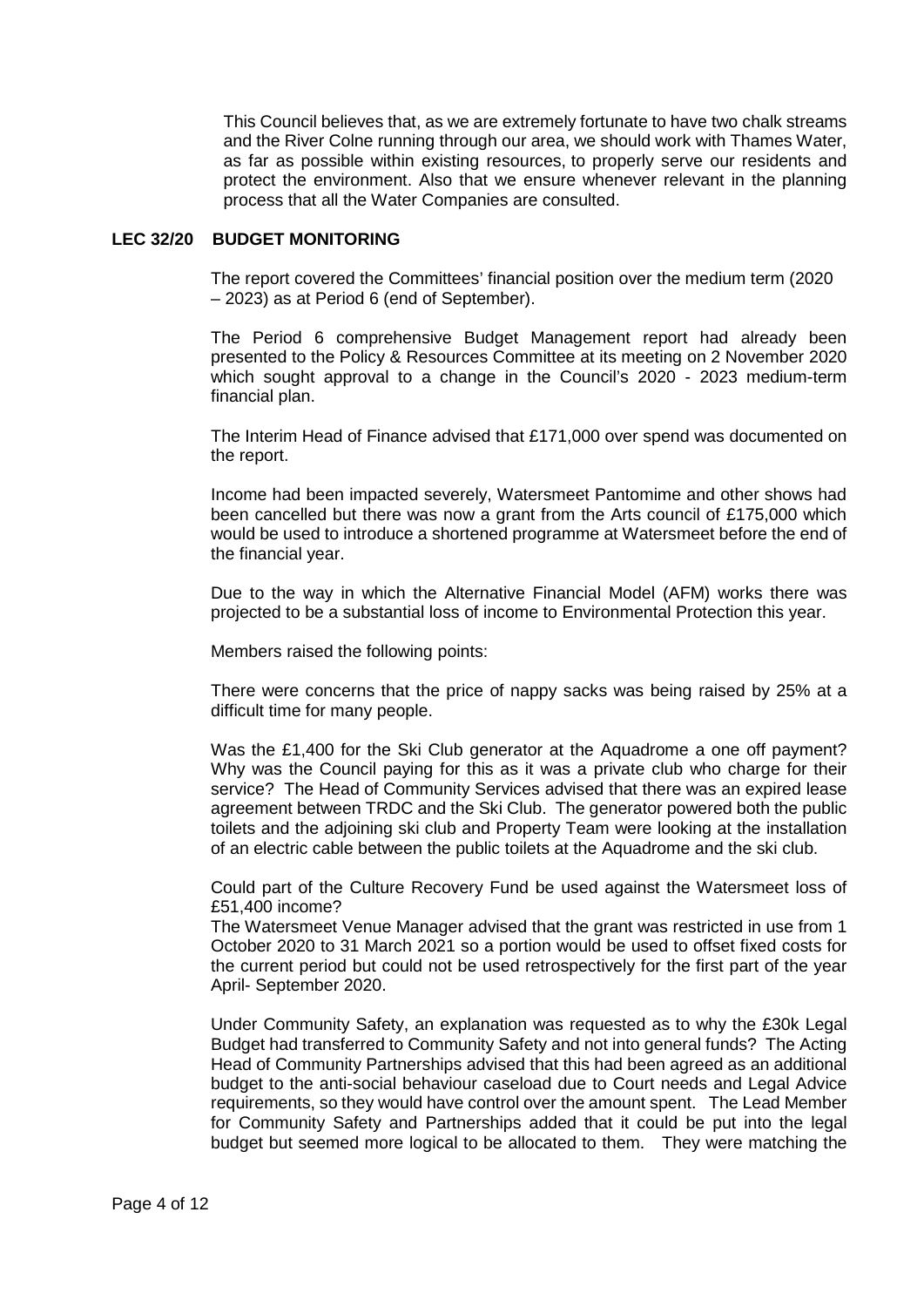budget with where the expenditure was being incurred so it was an accounting adjustment.

Was there already external roof access at Watersmeet? The Watersmeet Venue Manager advised that the roof access currently in place was via a vertical ladder so the project was to install two separate staircases, subject to planning permission, one on the side next to Basing House to allow safe access to the roof for maintenance of Solar Roof Panels, satellite dish and the plant room. The second staircase on the side by the church as an emergency escape route from a plant room that is currently only accessed by a separate vertical ladder within the boiler room.

# **RECOMMENDED:**

That Members noted and commented on the contents of the report.

# **LEC 33/20 STRATEGIC, SERVICE AND FINANCIAL PLANNING 2020-2023**

This report enabled the Committee to comment to the Policy and Resources Committee on the strategic priorities, the Committee's draft service plans, and the growth bids to support them for the three years commencing on 1 April 2021

# **Leisure and Landscapes**

The Landscape and Leisure Development Manager gave a brief overview of the Service Plan.

The following points were raised:

A Principal Tree and Landscapes Officer had been appointed and would be starting in December

Clarification was required on the three separate Watersmeet Manager roles within the report. The Watersmeet Venue Manager advised that the Watersmeet Venue Manager role had oversight over all aspects as well as Programming and Capital Projects. The Technical and Building Manager was responsible for all technical aspects of the building including lighting and sound and organising electrical work and attending events. The Operations and Events Manager focussed on hall hire and had responsibility for the box office and financial administration.

Could all training be as broad as possible with no duplication and include a partnership with Rangers. Also could training be provided between the Parish and Council? The Officers would take that into consideration when arranging training.

Were all the positions already in post or were they new roles? It was confirmed that these were all existing posts apart from the Leavesden Country Park Ranger post which was related to the National Lottery Heritage Fund Project, which was a fixed term contract.

The Leisure Projects Officer for Abbots Langley was part of the National Lottery Heritage Fund project and was funded by Section 106 and would come to an end on completion of the project. The Head of Community Services added that the only new post was the Principal Tree and Landscapes Officer. This was due to a restructure at the end of the summer. The only vacancy was for the Senior Park Ranger but this would not be recruited to until they established what role was required.

#### **Community Partnerships**

The Acting Head of Community Partnerships said the structure chart was not up to date due to recent changes. Also the Climate Change Officer role was missing from the chart.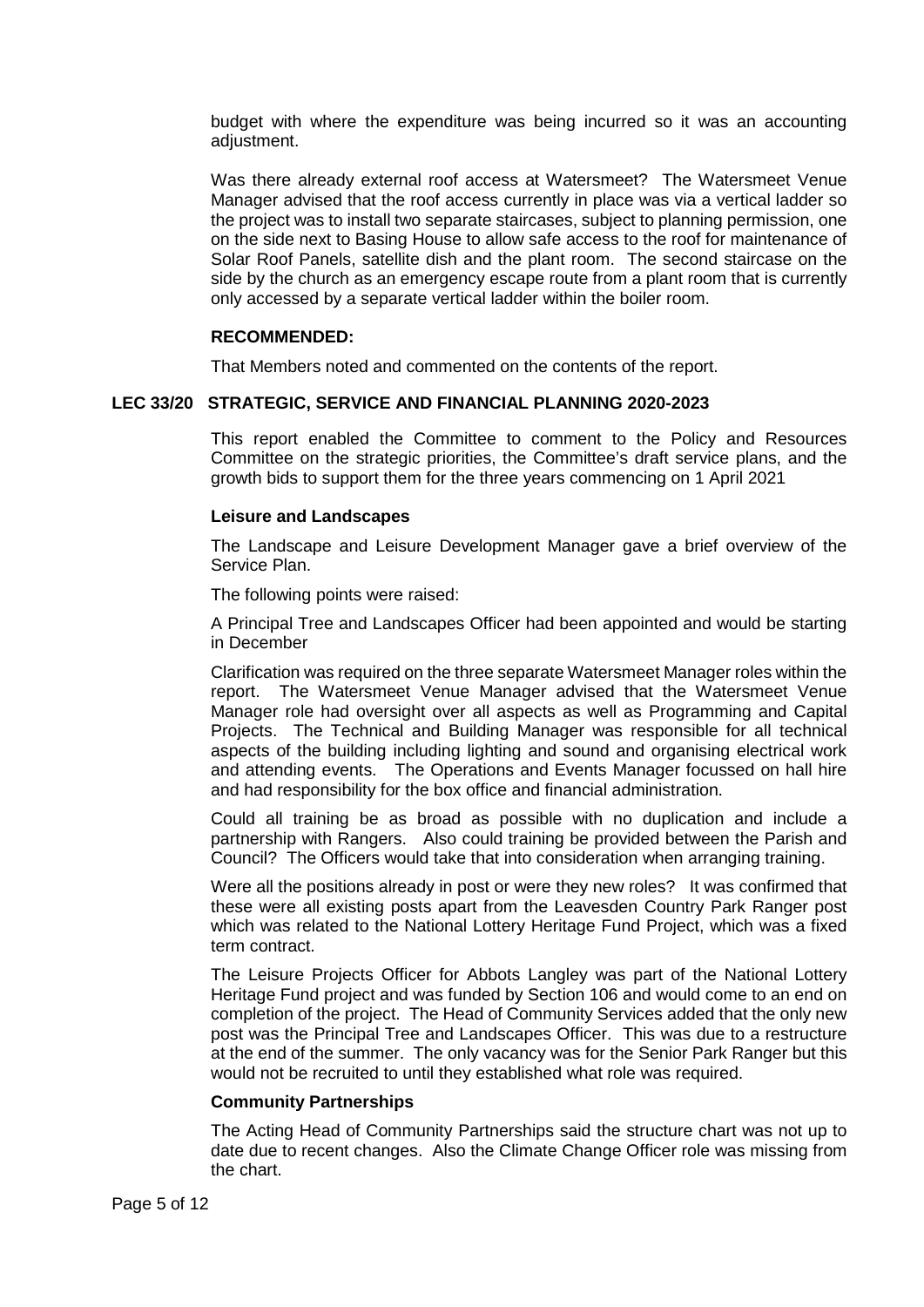The ASB Casework Management Database would be removed as this had been agreed for this year.

A Member asked whether there would be any updates on the projects. The Acting Head of Community Partnerships said updates were included in the Members Information Bulletin and presentations could be made to Committee on any specific project of interest.

#### **Environmental Protection**

The Environmental Strategy Manager pointed out that this was a draft and 'actuals' for the Service Planning would be populated in the final document.

The following points were raised:

Could the Water Partnership be included? The Head of Community Services said they would get back to the Committee on this once they had worked out which was the best service plan for this. **Post Meeting Note:** *The Water Partnership would be included in the Climate Change section of the Community Partnerships Service Plan*.

A query was raised on EP15 satisfaction with keeping public land clear of litter and refuse, the target this year was 76% but next year it was 71%. **Post Meeting Note:**  *At this stage the Service Plan is draft. Once actuals are completed for 2019/20 the targets will be looked at in greater detail for trends and past performance for the final Service Plan.*

Could a tree strategy be developed? This was covered within the Leisure and Landscapes Service Plan but there would be cross service working.

#### **Regulatory Services (items relating to Licensing)**

The Head of Community Services advised that the performance indicators had not been amended as this was just at draft stage.

#### *Growth Bids:*

#### *Leisure and Landscapes*

The Landscape and Leisure Development Manager advised that the existing gyms had been installed between 2009 and 2011 and many were coming to the end of their life and difficult to maintain as a number of parts came from China. Within the next 12 months there would be a need to remove some equipment so the funding was needed to replace them. These areas supported people to become more active without the financial burden of having to take out gym membership. They would potentially look to implement a hiring option for personal trainers or exercise instructors at limited times and days. Also the Leisure team would look at organising sessions at the zones. There were 2 options, Option 1 to replace the four sites at the Aquadrome, Leavesden Country Park, South Oxhey Playing Fields and Barton Way and option 2 to replace the four sites but include King George V Playing Fields as a potential additional site. It was proposed to use the £20,000 Capital Health and Wellbeing Fund over 2 to 3 years with additional funds from the TRDC Capital pot.

Members raised the following points:

The hiring of equipment to personal trainers was a good idea but how would this be managed to prevent instructors using it without permission? The Landscape and Leisure Development Manager said this would be a challenge to police as it would require 24/7 monitoring, which would not be practical, however information would be available on the website to encourage people to go through the appropriate channels to hire the equipment. The Council would raise awareness that the instructor's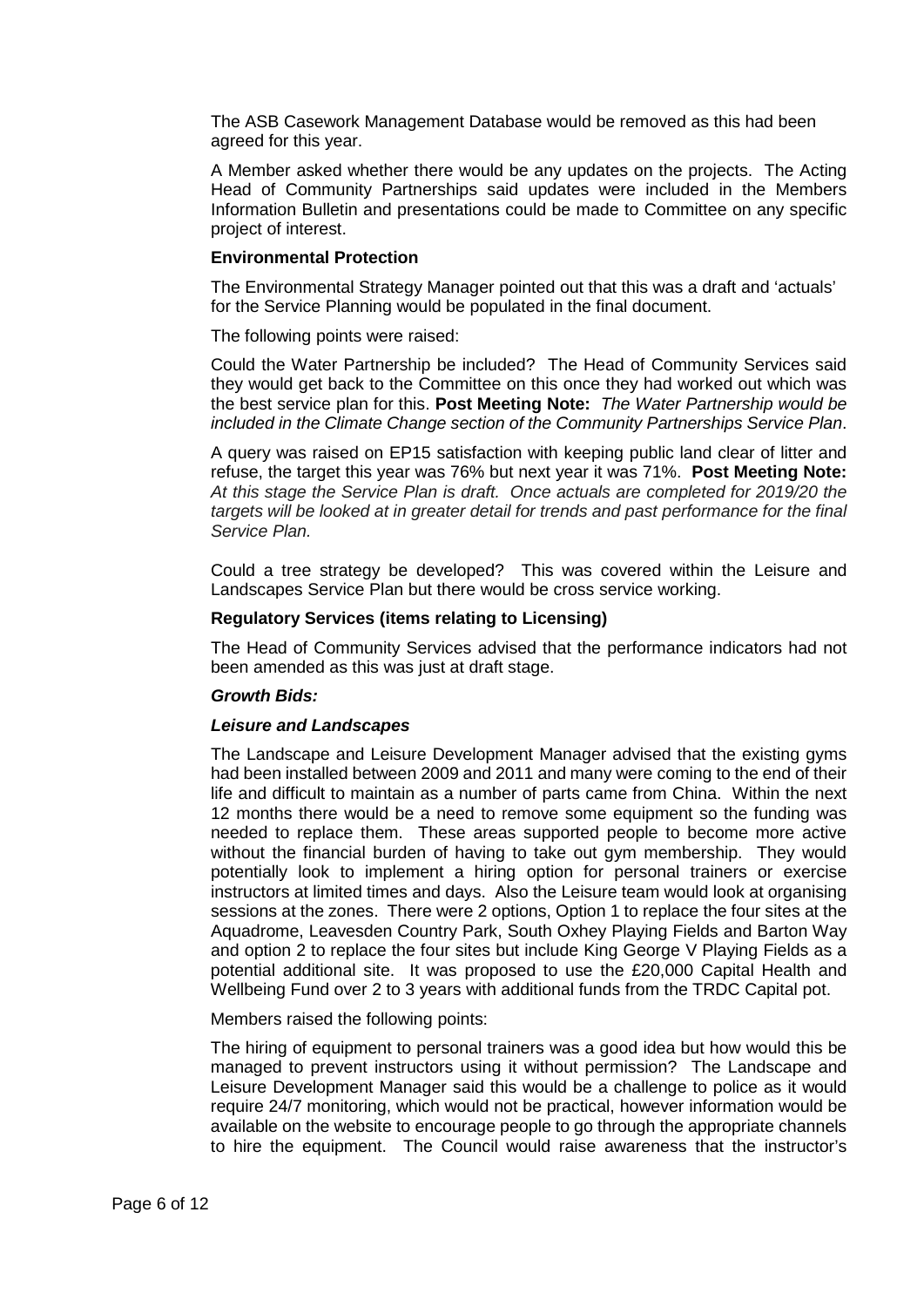insurance would be invalid if they did not have the land owner's permission to run sessions.

A Member would like additional play equipment for children in the Aquadrome as it was very busy. They were in agreement with personal trainers being charged to run sessions on the outdoor equipment but would like the equipment to be available to individuals as well. The Chair clarified that it would be used in the main by individuals but they would explore charging for personal training sessions at specific times and days.

Could funding be provided by HS2 for the King George V play area? This would be investigated by the Officers.

Why would equipment be moved to Barton Way? This was due to space required for the new equipment but would be looked at in more detail during the project.

As part of the hire agreement Officers would look at ensuring equipment was available for individuals to use.

The Committee agreed that they preferred Option 1 but would want Officers to investigate the possibility of getting funding from HS2 for the equipment at King George V Playing Fields.

#### **Community Partnerships**

*W3RT*

The Acting Head of Community Partnerships said the growth bid was to develop a three year Service Level Agreement with Watford and Three Rivers Trust.

The Chair moved the recommendation set out in the report.

On being put to the Committee, the recommendations were declared CARRIED, by the Chairman, the voting being unanimous

#### RECOMMENDED:

That the Committee commented on the draft service plans attached at Appendix 1 and receive the final service plans in March 2020 for recommendation to Council and

That the Committee commented on the Service Committee growth bids contained within Appendix 2 for consideration by Council as part of the budget setting process.

# **LEISURE**

# **LEC 34/20 WATERSMEET**

The Watersmeet Venue Manager gave the following verbal update:

Following on from the last update at October's committee there have been a number of developments. Three Rivers was successful with their application to the Culture Recovery Fund for a grant of £175,000 which will enable Watersmeet to reopen supporting the fixed running costs of the venue, allowing Covid Secure measures to be implemented, and to subsidise a live theatre programme. The conditions of the grant stipulate that the money must be used to cover costs during the period 1 October 2020 – 31 March 2021.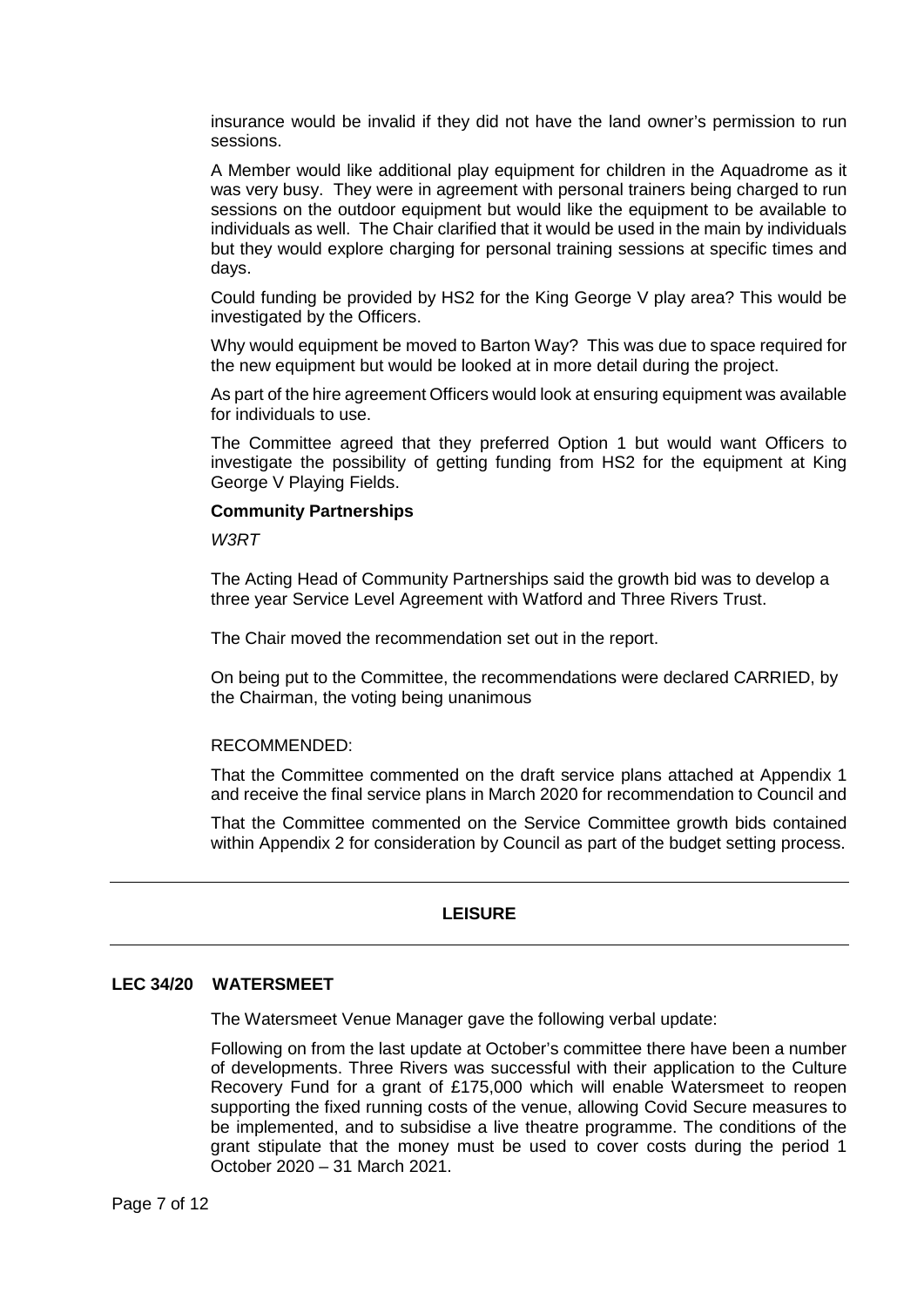The original intension was to reopen Watersmeet on 12 November, however due to the announcement of the current national restrictions these plans have been postponed.

The new tier system announced on Monday has the following implications for Watersmeet:

- Tier 1 has no additional impact on our planned reopening
- Tier 2 means that Watersmeet will not be able to sell alcohol but will still be able to reopen (Post Meeting Note: The Government have issued further clarification that theatres and cinemas in Tier 2 can serve alcohol to people with tickets when seated in the auditorium)
- Tier 3 means Watersmeet will not be allowed to reopen and planned events for December will need to be postponed or cancelled

It is anticipated that Rickmansworth will fall into either Tier 1 or 2 which will allow Watersmeet to reopen from 3 December, and so if this is the case we intend to reopen with our first hire booked for Monday 7 December and the first film is scheduled for Wednesday 9 December. Initially the programme in December will consist primarily of films and live theatre screenings as we needed to commit to a programme that offered flexibility and minimal financial risk should the current national restrictions have been extended, or if Rickmansworth were to go into Tier 3.

To reassure our audiences when attending Watersmeet we will be implementing a suite of 'Covid Secure' measures including, a reduced auditorium capacity, one way systems, hand sanitiser stations, enhanced cleaning between events as well as requiring staff and customers to wear face coverings. Details of what to expect are available on the Watersmeet website and will be included in email correspondence. Audiences will be encouraged to use contactless payment by booking online and downloading the HOPT bar app for ordering and paying for drinks. For those people who do not have smart phones or the ability to book online we will continue to offer a limited 'in person' service for both ticket purchase and the purchase of refreshments.

The key points for customers to note are:

- 1. To book online via the Watersmeet website if possible
- 2. Download the HOPT bar app in advance of your visit (providing you have a smart phone)
- 3. And remember to bring a face covering with you

To give you a flavour we have an exciting programme planned for December and beyond including a live theatre comedy night on Thursday 10 December, a number of popular event cinema screenings including the hit musicals *Kinky Boots* and *42nd Street*, the delightful *Michael Ball & Alfie Boe: Back Together* concert as well as a selection of Christmas movie classics such as *It's a Wonderful Life* and the hit 90's family film *Home Alone.*

As we head into 2021 we have a full programme of live theatre scheduled for later in the year and so there is plenty on offer for our local residents to get excited about in the year ahead.

- **Your Visit During Covid**
	- **•** Details of Covid secure measures
	- **What to expect when you arrive**
	- **Details about box office opening hours and how to book tickets**
	- How to download the HOPT bar app
	- Ticket information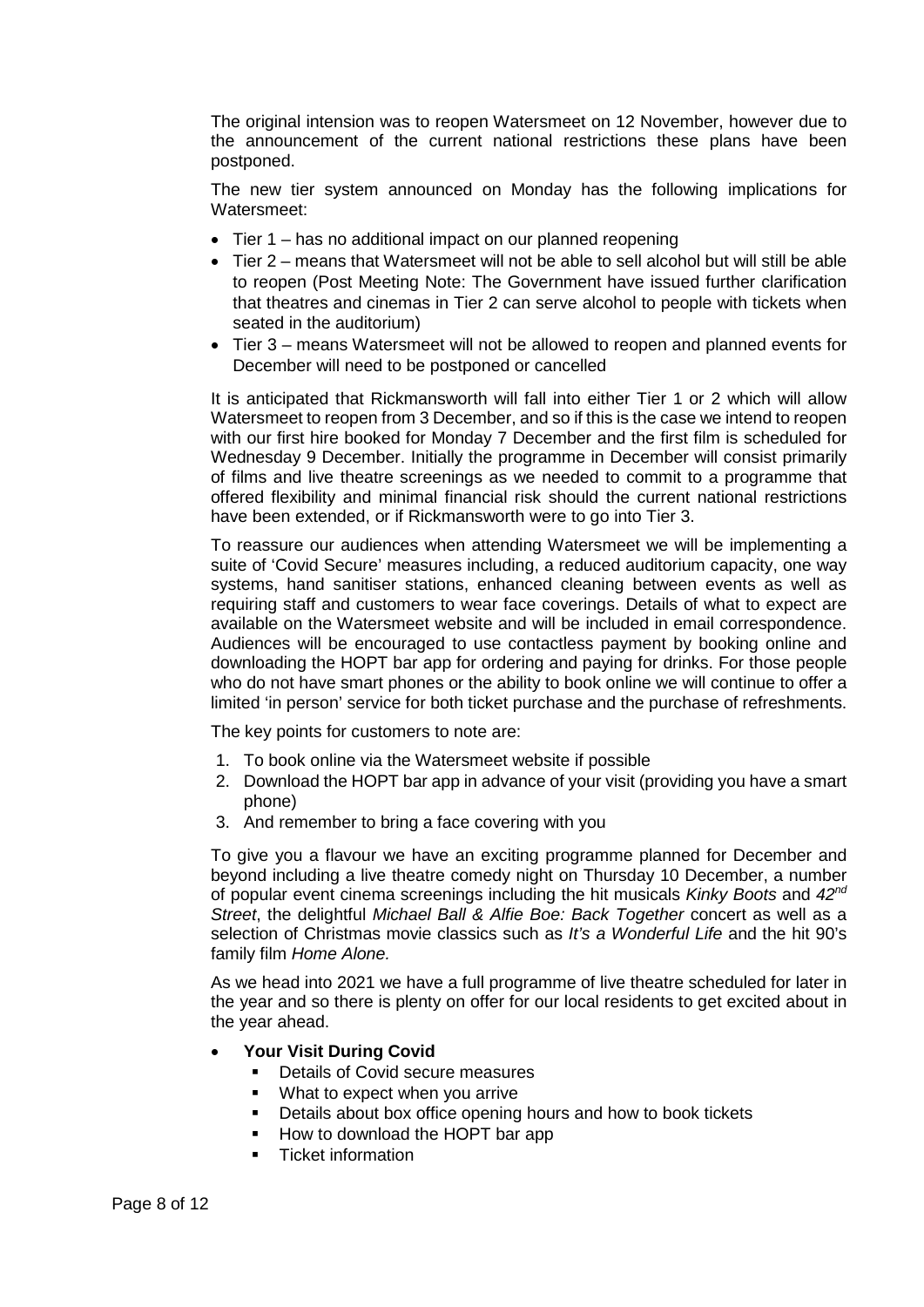- Accessibility information
- **What's On**
	- **Event cinema**
	- Films
	- Live theatre

With regards to capital building projects, it was agreed by Policy & Resources Committee to rephase the second part of the LED lighting replacement budget into this financial year to make use of the available capacity due to reduced number of events. The tender documents are currently being prepared with the works expected to be completed by end of March 2021.

A planning application for Watersmeet external roof access will be submitted imminently. If planning permission is granted the fabrication of the structures will be started with installation expected to take place in February or March 2021.

HYOC2020 has continued throughout the year with a number of events shifting online. It has been decided that HYOC2020 will not be formally extended into 2021. Arts, culture and heritage activity will continue to be promoted on the Creative Hertfordshire website under the banner of 'We are Creative Hertfordshire'. This will be open to local arts organisations providing a window to activity on offer across the county.

Over the past month, as well as supporting the Council's Covid response via redeployments, the Watersmeet staff team have been working extremely hard to prepare the venue for reopening and we are hopeful that we will be able to welcome audiences back to Watersmeet very soon.

The Chair thanked the Watersmeet Venue Manager for the update.

# **LEC 35/20 FEES AND CHARGES FOR LEISURE AND COMMUNITY SERVICES IN 2021/22**

The Committee were asked to consider the fees and charges set out and shown in Appendices 1 and 2 for Leisure and Community services for 2021/22 and to recommend accordingly to the Policy and Resources Committee.

Members raised the following points:

There were concerns about the 3% increase in Watersmeet Hire Rates due to the venue being closed for so long and the need to attract people and asked for this item to be voted on separately.

Another Member said there could be high demand due to weddings and events being postponed during the Pandemic so it seemed the time to increase the hire cost.

The Chair moved recommendations 11.1 and 11.3 and 11.4 as set out in the report.

On being put to the Committee, the recommendations were declared CARRIED, by the Chair, the voting being unanimous

The Chair moved recommendations 11.2 as set out in the report.

On being put to the Committee, the recommendation was declared CARRIED by the Chair, the voting being 6 For, 3 Against and 0 Abstentions.

#### RECOMMENDED:

11.1 That the fees and charges detailed within this report are accepted into the Committee budget, which is recommended to the Policy and Resources Committee.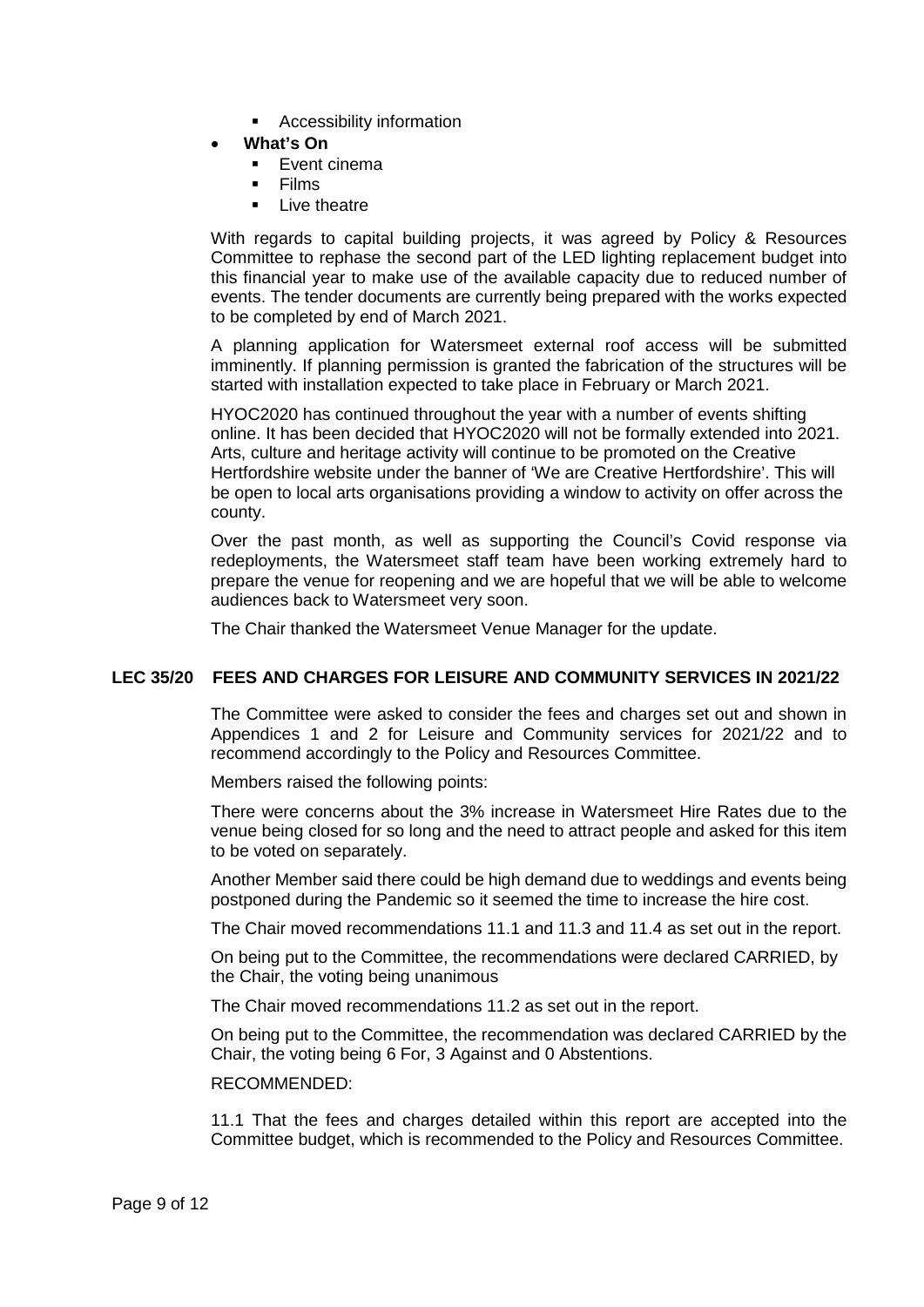11.2 To agree the increase of 3% for Watersmeet hire rates, equipment and staff, as set out in Appendix 1.

11.3 To agree the increase of 3% for fees relating to the hire of a park, recreation ground or open space, as set out in Appendix 2.

11.4 To agree the increase of 3% for fees relating to the filming in a park, recreation ground or open space, as set out in Appendix 2.

# **ENVIRONMENTAL SERVICES AND SUSTAINABILITY**

#### **LEC 36/20 FEES AND CHARGES FOR ENVIRONMENTAL PROTECTION**

To recommend to Members the Environmental Protection fees and charges for 2021/22

The Environmental Strategy Officer advised that there was a 3% increase unless otherwise stated. The football pitches would be club set up only due to Covid and the fees had been adjusted accordingly. Garden waste was set at £45 (£37 for those on certain benefits as outlined in the report) and the £5 discount for payment by direct debit would be removed.

The following points were raised:

Special collections were increasing from £48 to £49, Watford Borough Council Charge £31, was this increase necessary? Had been an increase in fly tipping? The Officer had looked at other Local Authority Special Collection rates and many were on par on what Three Rivers were proposing.

The brown bin service was £7,382 over budget and residents had missed collections due to COVID and the annual break from collections 16 December to 10 January, so did the Council need to increase this by £5? This was a non-statutory service and the Council were not at cost recovery stage yet. The Head of Community Services added that people on benefits pay a lower rate and cost recovery had not yet been reached so there was no surplus. A Member clarified that although £7,382 over budget the service was still running at a loss. The plan was not to make a profit but to break even.

A Member asked if a tally could be kept on how many white goods were being dumped.

The Chair thanked Officers for the work put in, particularly the different options for the sports pitches in light of COVID-19 and moved the recommendation set out in the report

On being put to the Committee, the recommendation in the report was declared CARRIED by the Chair, the voting being 6 in favour and 3 against.

#### RECOMMENDED:

That this Committee recommends the fees and charges detailed within the report are approved by the Policy and Resources Committee.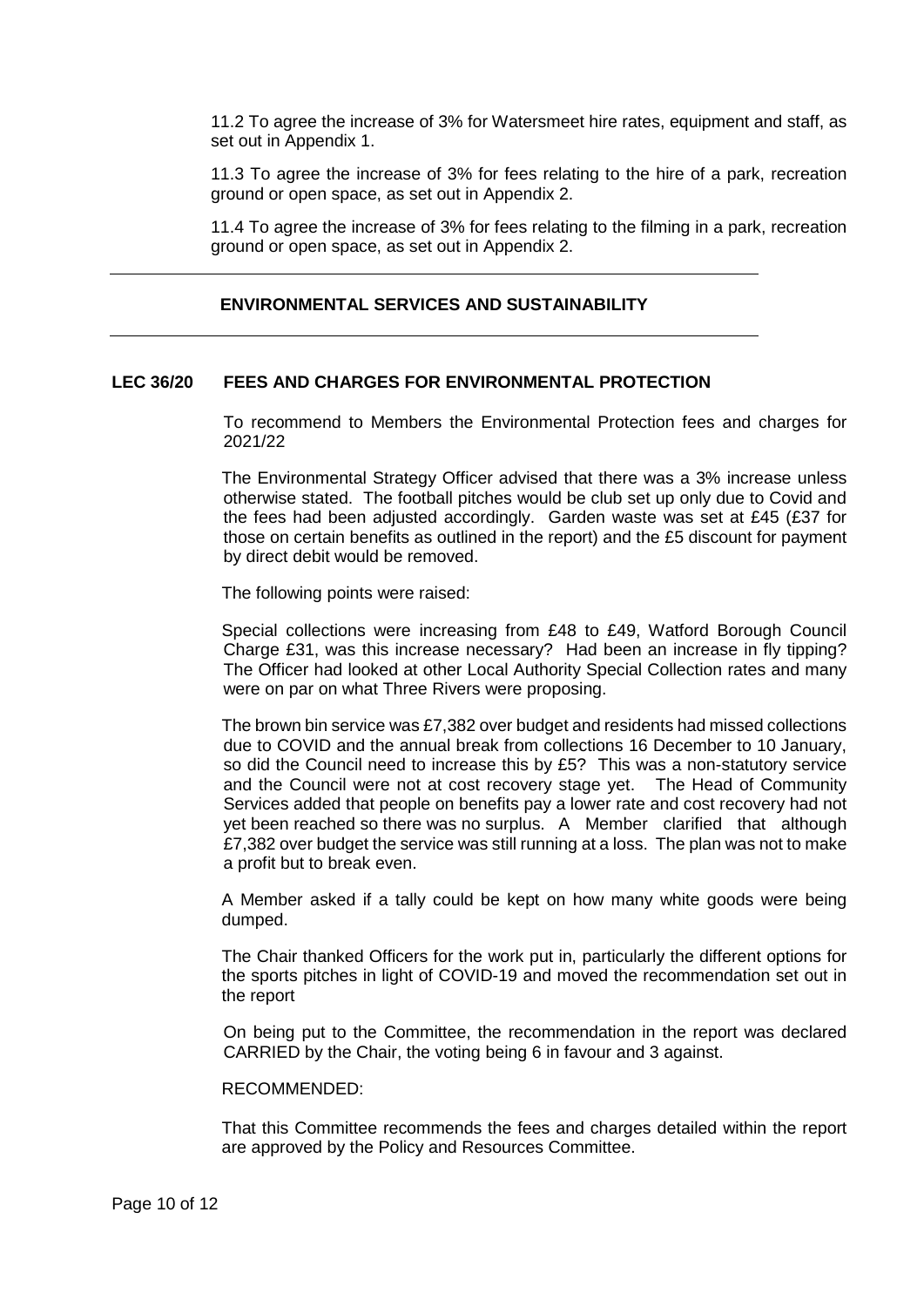# **COMMUNITY SAFETY AND PARTNERSHIPS**

# **LEC 37/20 REVIEW OF LICENSING FEES AND CHARGES**

Considered a review of discretionary fees and charges, with any adjustments to take effect from 1 April 2021.

The Chair moved the recommendation set out in the report.

On being put to the Committee, the recommendation in the report was declared CARRIED by the Chair, the voting being unanimous.

RECOMMENDED:

That the Committee agree the following recommendation:

- i) There is no change to the fees and charges associated with the Licensing service. The existing fees and charges are accepted into the Committee's budgets, which are recommended to the Policy and Resources Committee.
- **ii)** Fees and charges for Environmental Health Commercial services (skin piercing and tattooist services) are increased by 3% in line with inflationary increases.

# **LEC 38/20 WORK PROGRAMME**

To review and make necessary changes to the Committee's work programme.

RECOMMENDED:

That the Committee agreed the items included in the work programme.

# **LEC 40/20 EXCLUSION OF PRESS AND PUBLIC**

The Chair moved, duly seconded, the following motion:

"that under Section 100A of the Local Government Act 1972 the press and public be excluded from the meeting for the following items of business on the grounds that it involves the likely disclosure of exempt information as defined under paragraph (3) of Part I of Schedule 12A to the Act. It has been decided by the Council that in all the circumstances, the public interest in maintaining the exemption outweighs the public interest in disclosing the information."

#### **LEC 41/20 ENVIRONMENTAL SERVICES FEES AND CHARGES**

The Livestreaming of the meeting was stopped and the Committee moved into Part II business.

To consider Appendix A of the Part I report (item 10 on the agenda)

On being put to the Committee, the recommendation in the report was declared CARRIED by the Chair, the voting being unanimous

#### RECOMMENDED:

That this Committee recommends the fees and charges detailed within the report are approved by the Policy and Resources Committee.